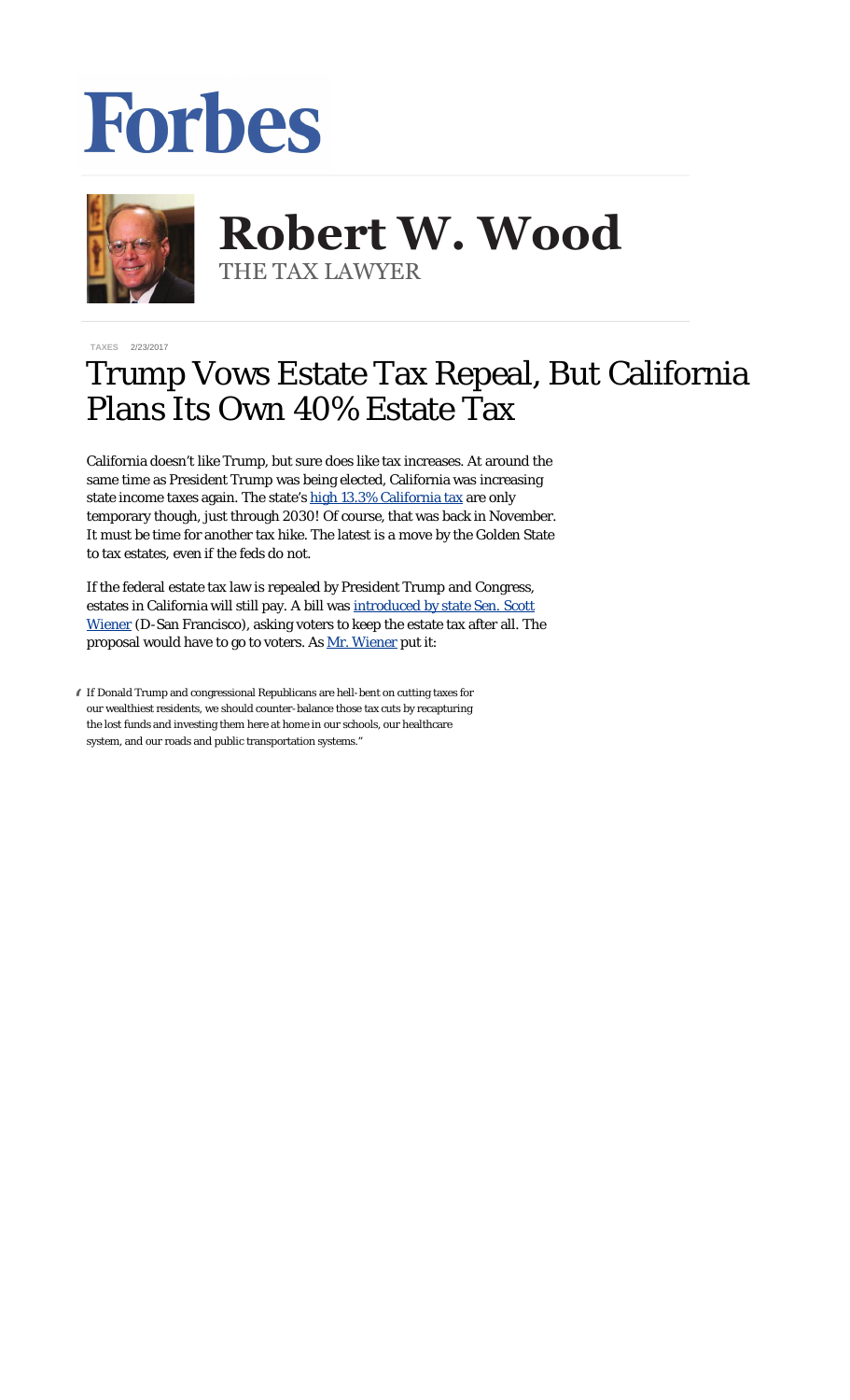

*U.S. President Donald Trump discusses the federal budget in the Roosevelt Room of the White House on February 22, 2017 in Washington, DC. (Photo by Olivier Douliery-Pool/Getty Images)*

The estate tax remains terribly controversial. It generates emotional fervor that most tax issues do not. Right now, the federal estate tax remains at 40%. But, consider that Secretary Clinton wanted to *raise* the estate tax to [an](http://www.forbes.com/sites/robertwood/2016/09/23/hillary-clintons-65-estate-tax-or-donald-trumps-repeal/#2a7dda6d5bf7) [astounding 65%](http://www.forbes.com/sites/robertwood/2016/09/23/hillary-clintons-65-estate-tax-or-donald-trumps-repeal/#2a7dda6d5bf7), while Donald Trump vowed to repeal it. And with a Republican House and Republican Senate, he just might. He is after other taxes too, of course, such as those enacted as part of Obamacare.

But the estate tax can make people's blood boil, even if it is not widely paid. Current law [exempts estates worth](https://www.irs.gov/businesses/small-businesses-self-employed/estate-tax) \$5.49 million or less, up from \$5.45 million in 2016. Beyond that, you pay 40%. A number of Democrats, including Secretary Clinton, called for whittling the \$5.45 million figure down to \$3.5 million, and upping the 40% estate tax rate to 45%. Then, as the election drew near, she proposed much higher 50%, 55%, and 65% estate tax rates, depending on your wealth. The proposed 50% rate was for estates worth over \$10 million per person, 55% for estates over \$50 million, and 65% for estates exceeding \$500 million.

President Trump wants to repeal the estate tax entirely. More than a few commentators have noted that Mr. Trump himself stands to benefit from such a plan, as would his heirs. But it would benefit many others too. Steadfast proponents of the estate tax are not ready to give up, of course. They argue that it helps to stop wealthy people from getting even wealthier.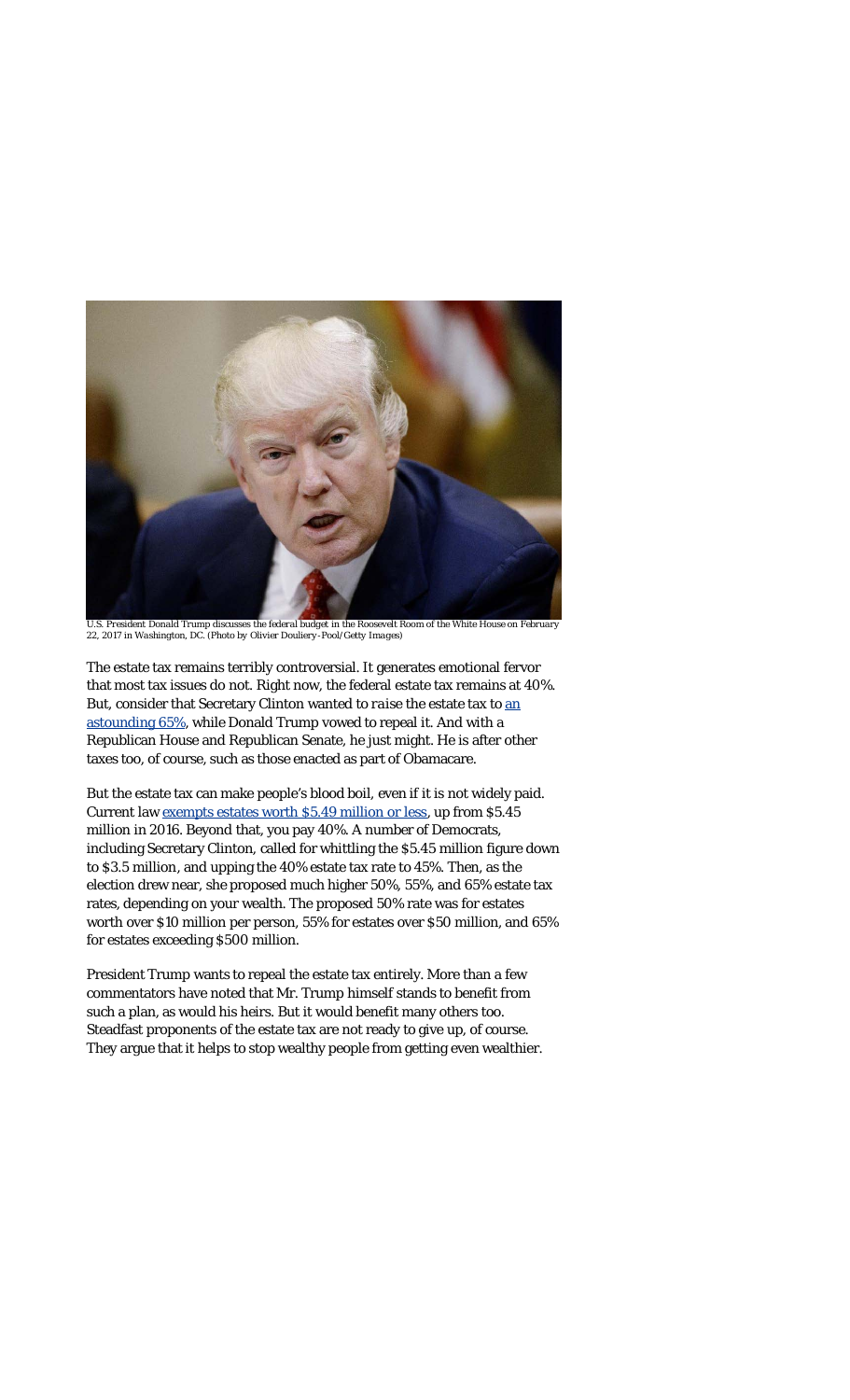But given that income taxes must be paid on earnings that eventually make up the estate's value, opponents claim that the tax is a true double tax having no place in America. As Candidate [Trump said](http://www.foxbusiness.com/politics/2016/08/08/trump-says-rip-to-death-tax.html) on August 8, 2016 in Detroit:

" No family will have to pay the death tax. American workers have paid taxes their whole lives. It's just plain wrong and most people agree with that. We will repeal it."

Strangely, another argument for the estate tax is that you can plan around it. Yet that is becoming more and more difficult. The notion that clever and wealthy people can find ways around the tax may be changing, with new administrative rules that make valuation discounts scarce and worth less. In any case, planning to avoid the estate tax is expensive and requires years of planning. Wealthy or not, the estate tax catches many people off guard after they have worked and paid income tax their whole lives.

It can force sales of family companies, and sales of family farms and ranches. Ironically, it was only recently–in 2013–that Americans *finally* got some certainty with a \$5 million per person exemption. Indexed for inflation, it now stands at \$5.49 million, \$10.98 million for a married couple. And the Republicans want it repealed. Conversely, [House Democrats want to raise the](http://taxprof.typepad.com/taxprof_blog/2016/04/house-democrats-introduce-bill-to-raise-estate-tax-rate.html) [estate tax](http://taxprof.typepad.com/taxprof_blog/2016/04/house-democrats-introduce-bill-to-raise-estate-tax-rate.html) materially.

Notably, [the Sensible Estate Tax Act of 2016](http://democrats.waysandmeans.house.gov/sites/democrats.waysandmeans.house.gov/files/documents/Sensible%20Estate%20Tax%20Act.pdf) would slash the estate tax exemption to \$3.5 million and raise the tax rate to 45% as detailed [here](http://democrats.waysandmeans.house.gov/sites/democrats.waysandmeans.house.gov/files/documents/Sensible%20Estate%20Tax%20Act%20Summary.pdf). Moreover, not long ago, President Obama argued that allowing a basis step up on for income tax purposes on death was a huge loophole. He proposed *no* basis step up, hoping to raise approximately \$200 billion over the next decade. When combined with state estate taxes, this [proposal would yield the](http://taxprof.typepad.com/taxprof_blog/2015/02/president-obama-proposes-.html) [highest estate tax rate in the world.](http://taxprof.typepad.com/taxprof_blog/2015/02/president-obama-proposes-.html)

Small and family businesses can be particularly hard hit. Already, it is hard for many family-owned businesses to stay afloat after the death of a key figure. Not all of the reasons are managerial. Many are financial, and taxes can force a sale. Stephen Moore of the Heritage Foundation calculated that by eliminating basis step up, we would end up with [the world's highest estate tax](http://news.investors.com/ibd-editorials-brain-trust/013015-737288-obama-proposes-highest-estate-tax-rate-in-world.htm) [rate.](http://news.investors.com/ibd-editorials-brain-trust/013015-737288-obama-proposes-highest-estate-tax-rate-in-world.htm) Dick Patten, chairman of the Family Business Defense Council calculated an effective death tax rate of 57%. If you add in state inheritance taxes, the combined tax rate could go as high as 68%.